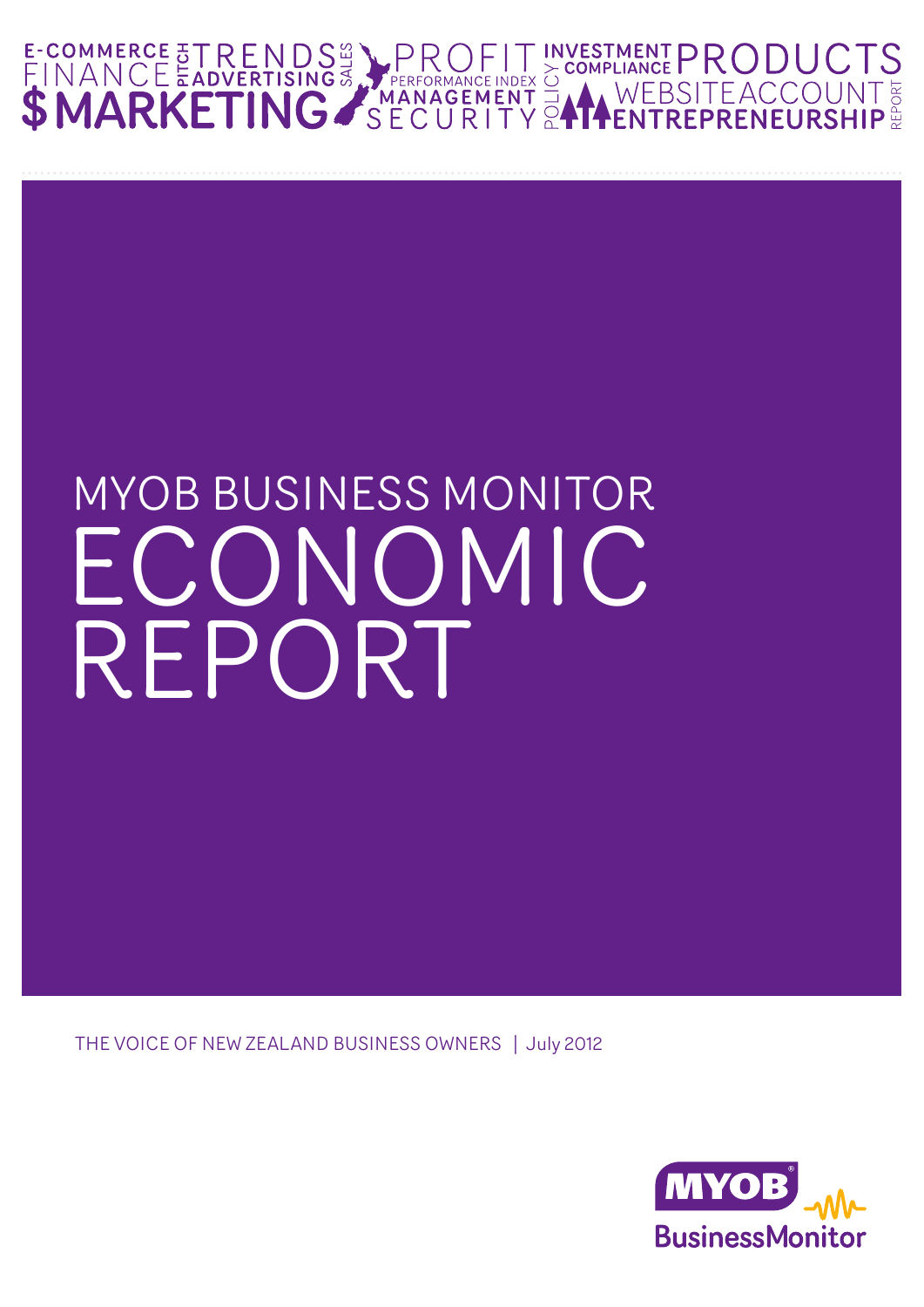### E-COMMERCE &TRENDS REREORMANCE INDEX & COMPLIANCE PRODUCT

### MYOB Business Monitor | Executive Summary

New Zealand's economic recovery remains uneven, with Auckland reporting strong revenue growth while the rest of the country struggles. Nationally, small businesses have downgraded their revenue expectations, with just 36% of businesses expected to increase their revenue over the coming year, compared to 42% in the April MYOB Business Monitor.

These results come after a difficult year for most small businesses, in which the Auckland and Wellington regions were the only areas to see significant growth, while growth in the other main centres stalled and businesses in regional New Zealand continued to struggle.

Over the last 12 months, a net 11% of Auckland businesses have seen their revenues increase, the second of two consecutive quarters of net positive revenue growth – a first since the recession began. Wellington reported a net 16% increase in revenue, while Christchurch saw a net 12% fall in revenue over the last year.

Outside the main centres, there was little sign of any sustained recovery, with a net 6% of businesses in the regions reporting a loss in revenue over the last year. Given that 46% percent of small businesses are located outside the main centres, this represents a significant drag on the economy's overall performance.



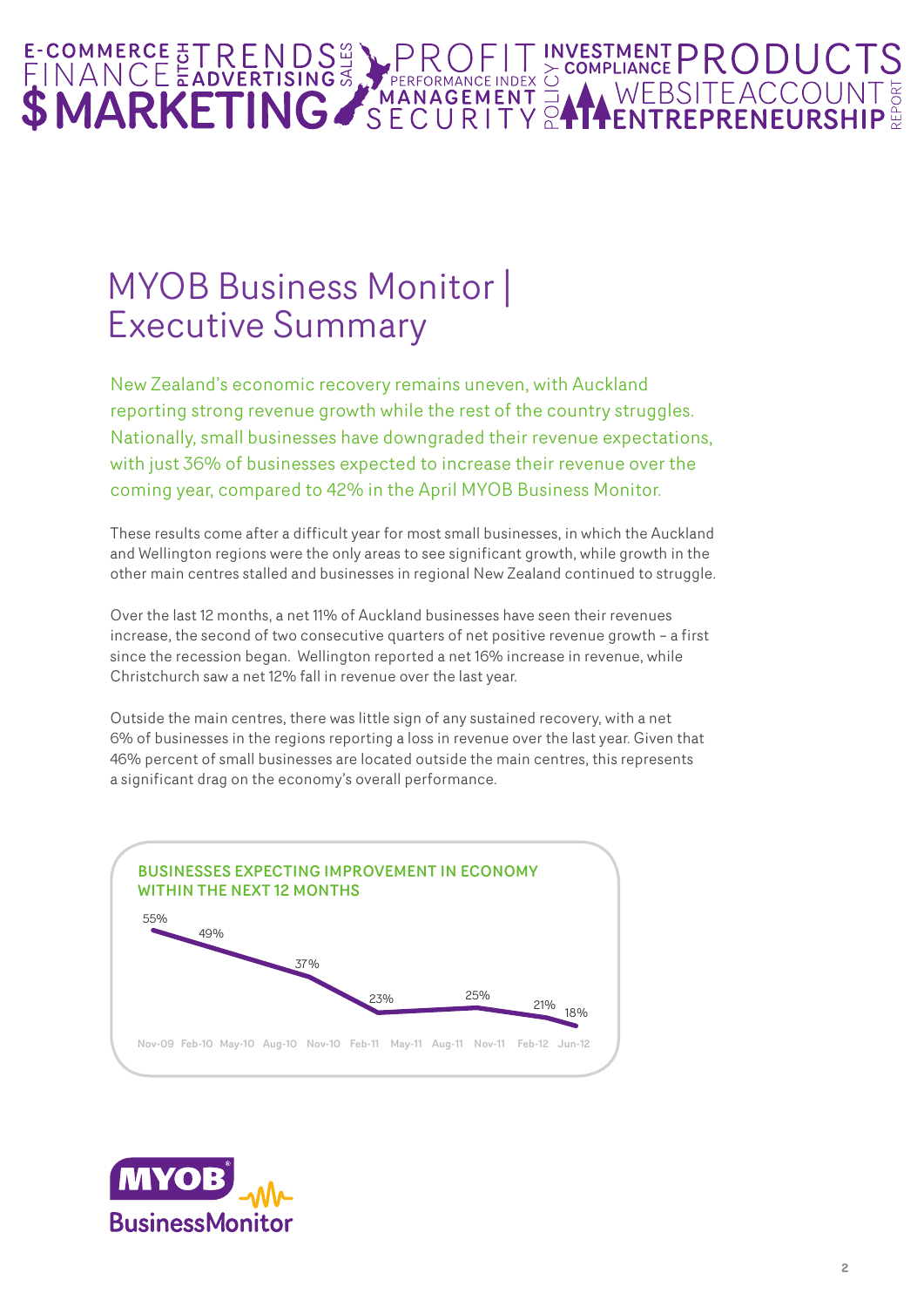### FPERFORMANCE INDEX<br>MANAGEMENT<br>CILPITV ET TEACCOUNT NG. **ARKF**

Looking to the year ahead, Auckland businesses are most optimistic, with a net 36% expecting their revenue to increase over the next 12 months, compared to 33% in Christchurch and 25% in Wellington. In the regions, only a net 8% expected revenue growth in the year ahead, a fall from 25% in April.

New Zealand's small businesses are also pessimistic about the chances of a short-term economic recovery. Only 18% expect an economic recovery in the next 12 months.

By region, expectations reflect the diverse challenges for businesses in different areas of the country. In Christchurch, despite downgrading their own revenue expectations, businesses are the most optimistic about a short-term economic recovery, with 25% expecting a recovery in the next 12 months, encouraged by the promise of the Canterbury rebuild. Despite its strong growth figures, Auckland was less sure of a recovery, with just 17% of businesses in the major trading centre expecting a recovery, amidst ongoing concerns about volatility in the international economy. In Wellington, where government sector investment is tightly managed, just 14% expected a short-term recovery.

Looking at sales pipeline expectations over the next 3 months, Canterbury businesses report the highest growth in the country, with a net 17% of business reporting more work in their pipeline than usual, as the earthquake rebuild starts to deliver long awaited economic stimulus to the region. Despite a decline in economic confidence, Auckland based businesses are reporting solid pipeline growth over the coming quarter with a net 13% forecasting growth.

Businesses in the regions continue to battle more challenging trading conditions with a net 3% expecting more work on in the next 3 months. Wellington's recent growth looks set to end with a net 1% of businesses expecting less work on than normal – impacted by Government spending sentiment.

#### PIPELINE SALES PERFORMANCE BY REGION JUNE 2011 – MAY 2012

Northland -19% Auckland 13% Bay of Plenty 1% Manawatu-Wanganui 3% Taranaki 10%

Wellington -1% Waikato 14% Hawkes Bay -31% Christchurch/Canterbury 17% Otago/Southland 17%

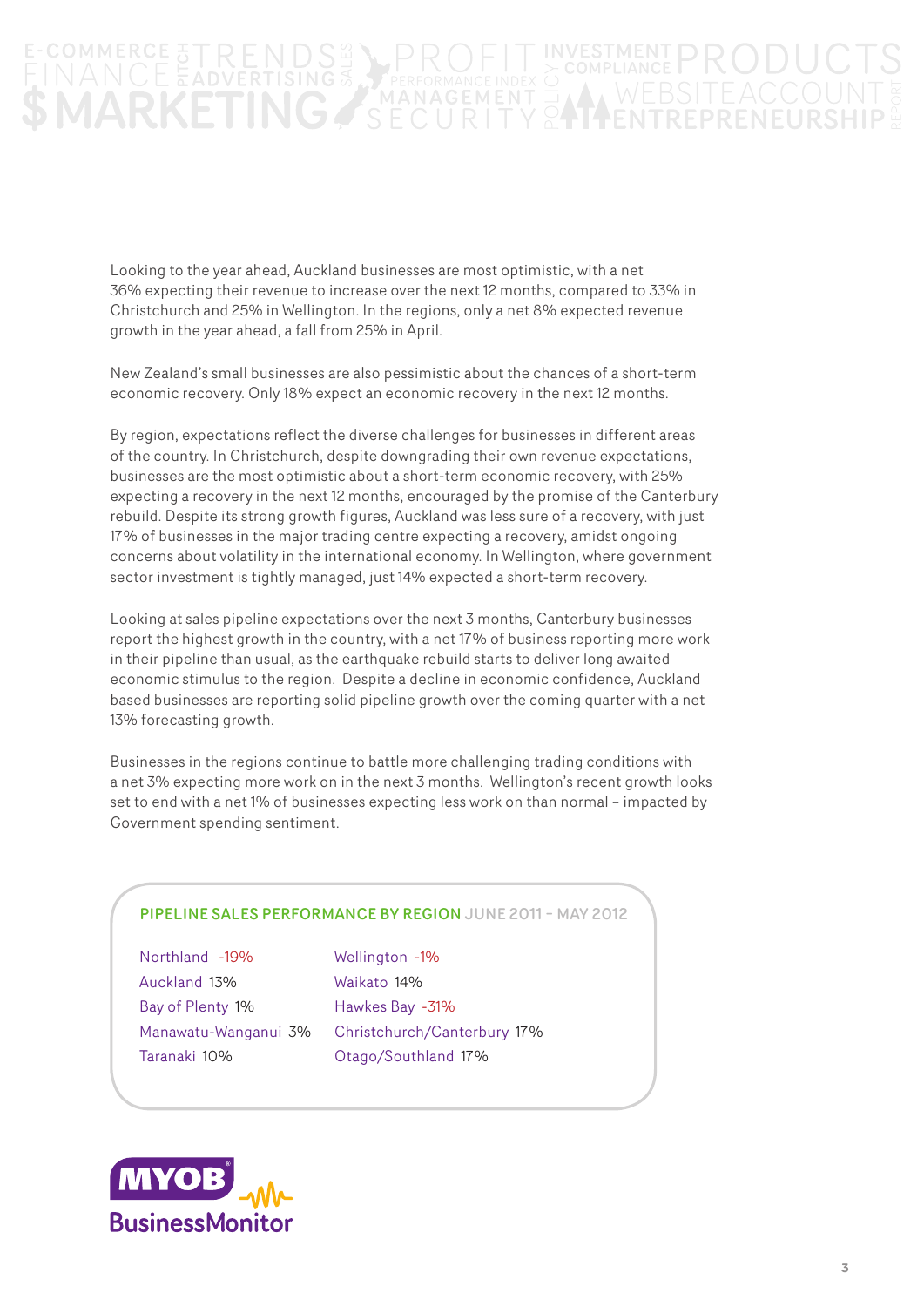### ANCEEAN EF RUDUU 1 3<br>BSITEACCOUNT 3<br>'PEPPENELIPSHIP : THERED ENDEX NG 7

### By Region

Outside the three main metro centres, businesses in Otago and Southland performed well with a net 9% gain in revenue, followed by a net 5% gain in revenue in Taranaki. However, small businesses in other regions continue to report challenging trading, with a net 18% of businesses reporting lower revenues in the Manawatu, a net 16% decline in the Waikato, a net 13% decline in Hawkes Bay and a net 9% decline in revenue in the Bay of Plenty.

Looking to the year ahead, several regions were more optimistic that their performance would improve over the coming year, with a net 21% of businesses in Otago/Southland expecting revenue to increase, followed by a net 12% in Taranaki and a net 10% in the Waikato. Only Northland (9%), Hawkes Bay (8%) and the Manawatu (11%) expected a net revenue loss over the next year.

Businesses in metropolitan areas were also far more likely to be optimistic about the chances of economic recovery than their more rural counterparts. 23% of businesses in the cities expect to see their revenue rise, compared to a net 1% of rural businesses who expect their revenues to fall over the next 12 months.

#### NET REVENUE PERFORMANCE BY REGION JUNE 2011 – MAY 2012

Northland 1% Auckland 11% Bay of Plenty -9% Manawatu -18% Taranaki 5%

Wellington 16% Waikato -16% Hawkes Bay -13% Christchurch/Canterbury -12% Otago/Southland 9%



**BusinessMonitor**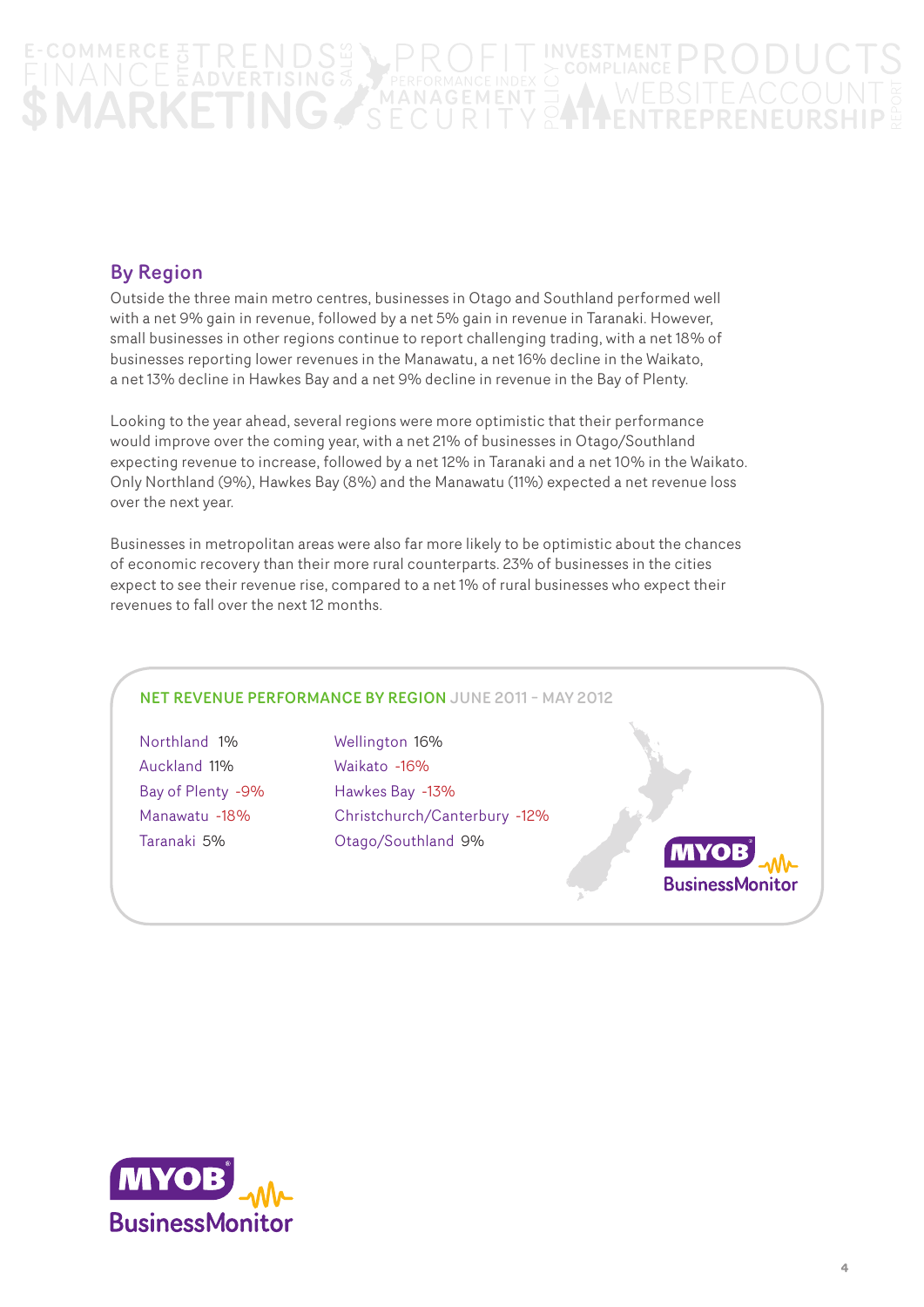### FREFORMANCE INDEX SITE<br>Pedd **NGZ** ARKF

### By Sector

Many of the country's major sectors are still under considerable pressure. The agriculture and fishing sector as well as the hospitality and retail sector both reported a net 7% fall in revenue over the last year. The transport and warehousing sector also reported a net 7% fall.

Business was especially hard for the construction and trade sector, which was reporting a net 14% fall in revenue over the last year, despite the benefits of the Christchurch rebuild.

Although the construction sector is still in the doldrums, the property and business services sector experienced relatively strong growth, reporting a net 11% increase in revenue – the strongest performance of any sector. The increase in property sales has clearly not yet translated into demand for new buildings, especially with much of the construction industry being focused on the South Island and the opportunities associated with the Christchurch rebuild.

The other bright spot over the last year was the manufacturing and warehousing sector, which saw a net 4% increase in revenue.

Looking to the year ahead, finance and insurance emerged as the most optimistic sector, with a net 44% expecting revenue growth in the next 12 months.

Buoyed by their positive results this year, the property and business services sector is also expecting a strong performance, with a net 29% expecting a rise in revenue in the next 12 months. The construction and trade sector expects that rising demand for buildings and homes will flow on and benefit them as well, with a net 19% forecasting revenue increases over the next year.

Manufacturing and wholesale businesses are expecting a good year, with a net 31% looking forward to revenue growth.

Less optimistic is the agriculture and forestry sector, with a net 3% expecting revenue losses over the next 12 months. This came despite high commodity prices on international markets – a sign that New Zealand's primary sector is still very concerned about the potential impact of volatile international conditions.

Part of the explanation for poor economic performance by New Zealand's regional businesses lies in the net 7% loss in revenue experienced by exporters over the last year. A net 5% expected revenue losses to continue over the next 12 months.

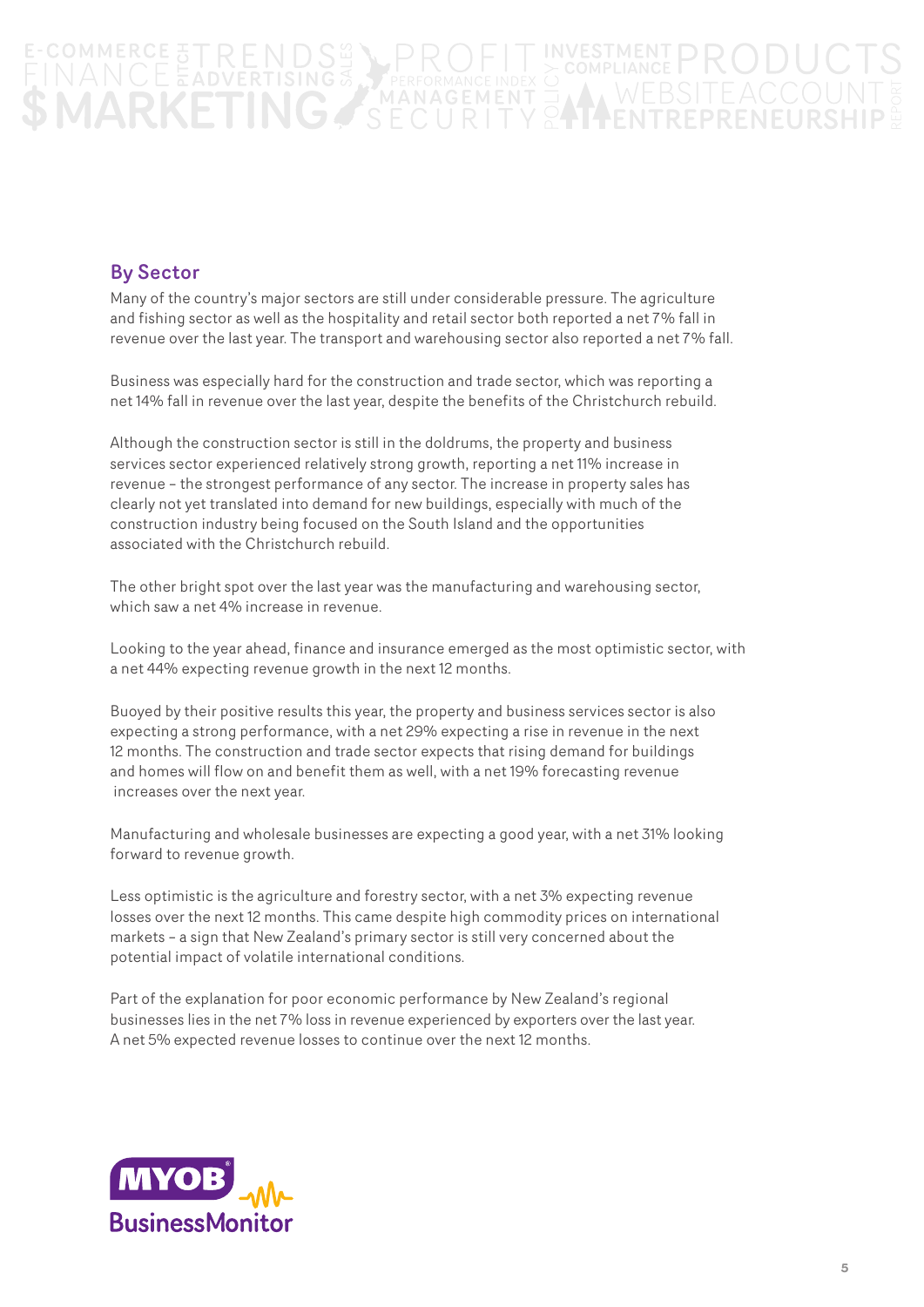### SPERFORMANCE INDEX ET TEACCOUNT TING/ IARKF

### By Size of Business

Over the last 12 months, larger businesses have performed better throughout the country than smaller businesses. Medium enterprises, those businesses with between 20-199 employees, recorded a net 27% increase in revenue over the last year. By contrast, sole traders and micro-businesses, those businesses who employ between 1 and 5 employees, had seen a net revenue increase of just 1%.

Small businesses, employing between 6 and 19 people, suffered the worst performance over the last 12 months, with a net 13% experiencing revenue losses.

However, in Auckland, where economic performance was better than the rest of the country, smaller businesses were performing far better. A net 15% of sole traders in the region experienced revenue growth compared to just 1% nationwide. This points to the vital role that smaller businesses play in the economy and suggests that more sustained growth will only come when our smaller businesses are experiencing better returns.

Encouragingly, smaller businesses are expecting their revenue to increase over the next 12 months, with a net 22% of sole traders expecting an increase in revenue as well as a net 15% of micro-businesses expecting revenue growth. Medium enterprises expect to continue their strong performance with a net 31% expecting revenue growth in the coming year.

Employers report higher sales pipeline growth over the next 3 months, with 11% of microemployers, 12% of small business employers and 20% of medium sized employers reporting more work on than usual. Nationally, sole traders are reporting a net 5% growth in their sales pipeline over the coming quarter.

### By Age of Business

Younger businesses tended to perform better than more established ones in difficult economic circumstances, with a net 4% of start-ups and a net 17% of businesses operating for between 2 and 5 years reporting growth in revenue over the last 12 months, compared to a net 11% of businesses that have been established for more than 10 years reporting a loss. A net 2% of businesses operating for between 5 and 10 years were reporting revenue growth in the last year.

Over the year ahead, newer businesses expected this trend to continue, with a net 43% of start-ups expecting to see their revenue increase over the next 12 months, as well as a net 23% of businesses operating for between 2 and 5 years. More established businesses were not as optimistic, with just 8% expecting their revenue to increase.

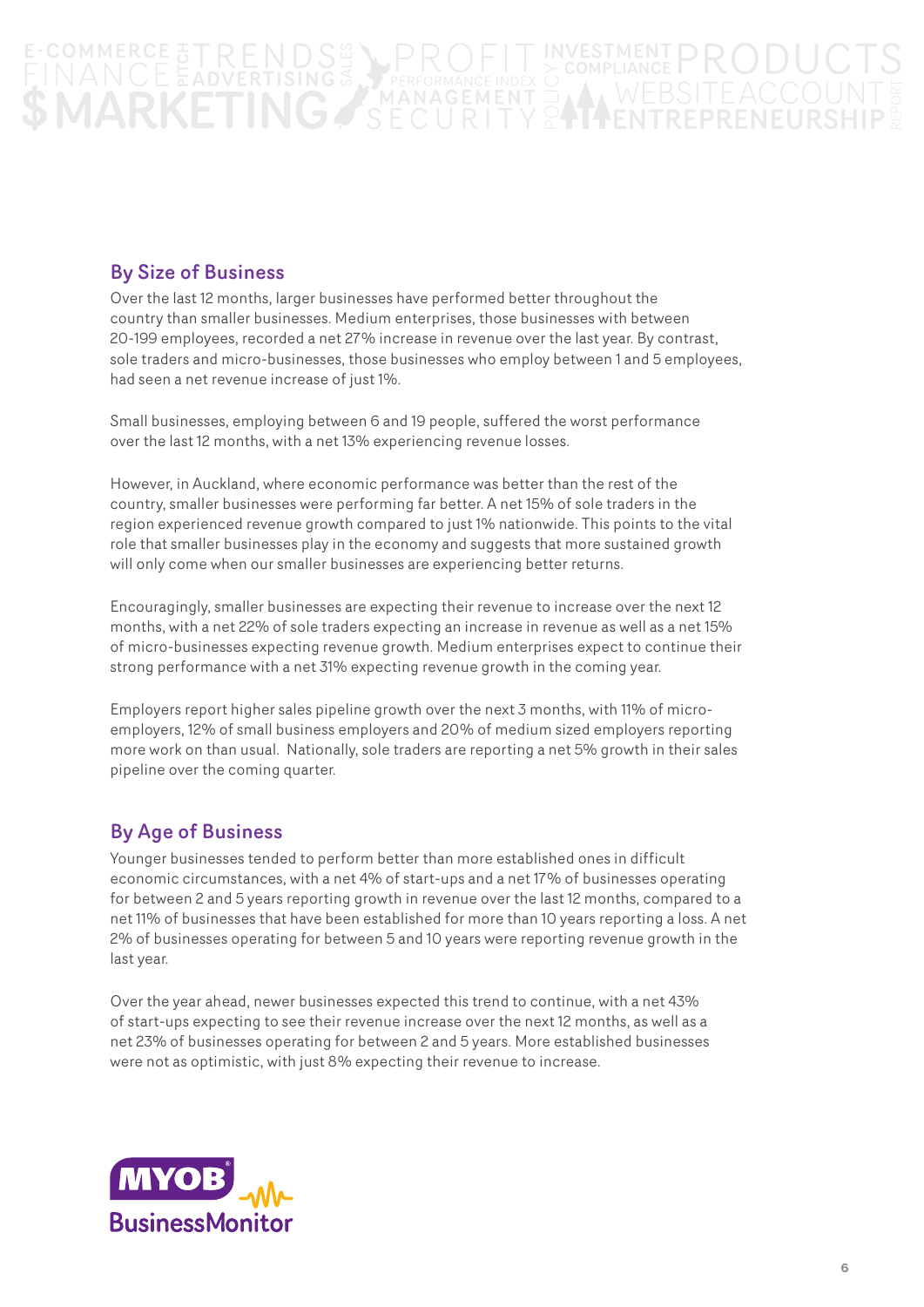# S PERFORMANCE INDEX<br>MANAGEMENT

### What is Placing Pressure on New Zealand Businesses

Fuel Prices again emerged as the key pressure facing New Zealand businesses, with 36% of businesses reporting it placed either "quite a lot of pressure" or "extreme pressure" on their business. Hardest hit by this pressure was the transporting and warehousing sector, with a full 40% saying fuel prices were placing an "extreme pressure" on their business, 27% more than any other business. With the transport and warehousing sector struggling over the last 12 months, the role that pressures from fuel prices have played cannot be overstated.

Another key pressure for New Zealand businesses was competitive activity, as low levels of economic growth saw businesses competing more for their share. 27% of businesses in New Zealand cited competition as placing either "quite a lot" or "extreme" pressure on their business. The sector feeling the biggest squeeze from competitive activity was the retail and hospitality sector, with 13% describing it as placing "extreme pressure" on their business.

Not surprisingly, given rising costs and increased competition, prices and profit margins were the other key pressures, with 27% reporting significant pressure.



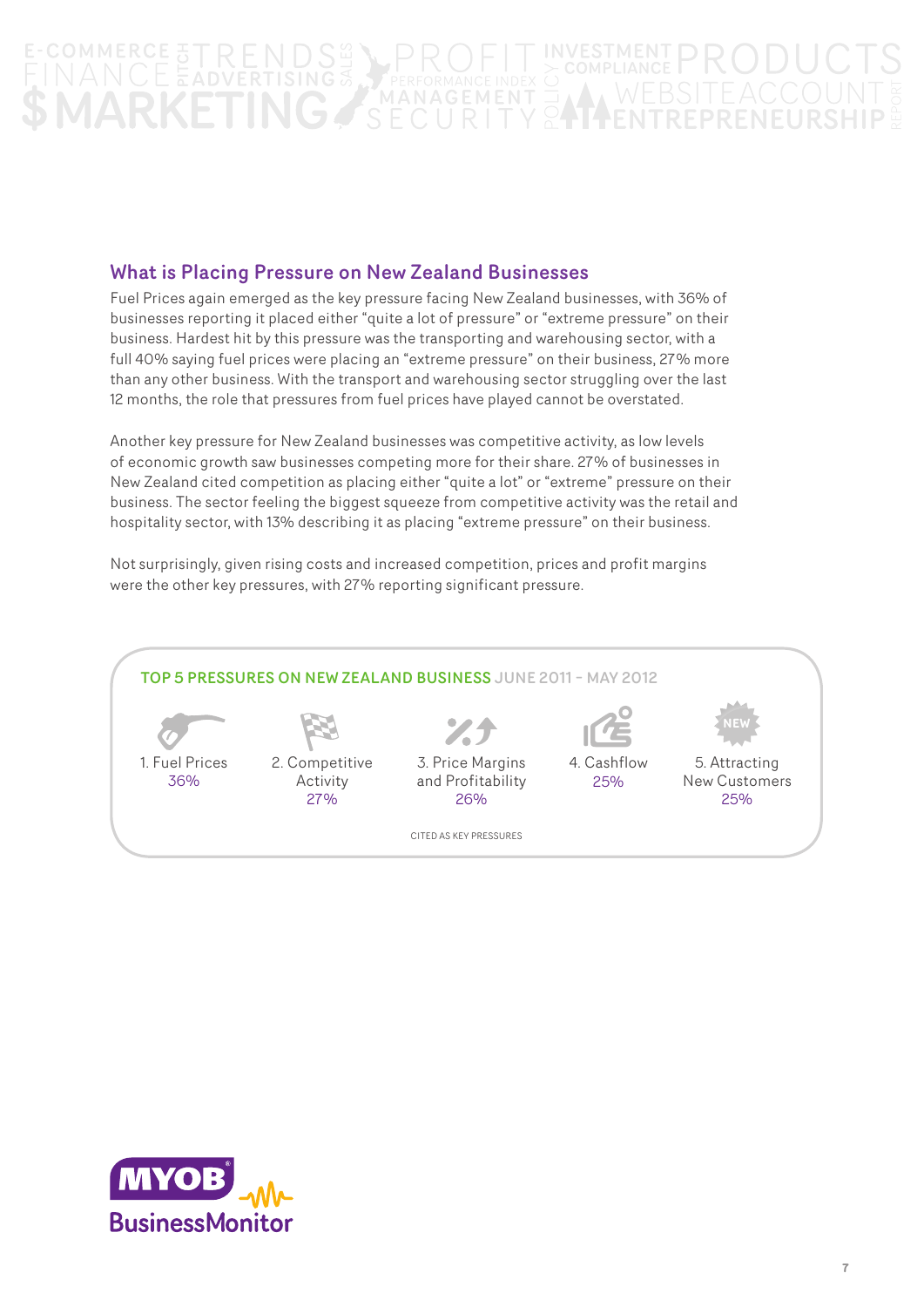# SPERFORMANCE INDEX

### Where New Zealand Businesses Plan to Invest

With competition a key pressure, New Zealand's businesses are focused on protecting their existing customer base, with 39% planning to increase the amount they spend on customer retention strategies over the next 12 months. Only 29% of businesses plan to increase the amount they spent on acquiring new customers.

The prospect of rapid growth in New Zealand's job market seems unlikely as only 9% of businesses planned to increase their number of full-time staff over the coming year, and 17% planned to increase the number of part-time or casual staff.

A modest increase in pay rates could be on the horizon though, with 20% of employers planning to increase staff wages in the year ahead.

However, New Zealand consumers could have to deal with price rises over the coming year, as 24% of businesses planned to increase their prices and margins, in response to pressure on their bottom line from rising costs.

More New Zealand businesses also planned to invest in getting their business online, with 22% planning on increasing the amount of money they spend advertising their business online.

#### WHERE KIWI BUSINESSES PLAN TO INVEST JUNE 2011 - MAY 2012

- 1. Customer retention strategies 39%
- 2. Acquiring new customers 29%
- 3. Number or variety of products or services offered 25%
- 4. Prices and margins on products/services sold 24%
- 5. The sale of products/services online 23%



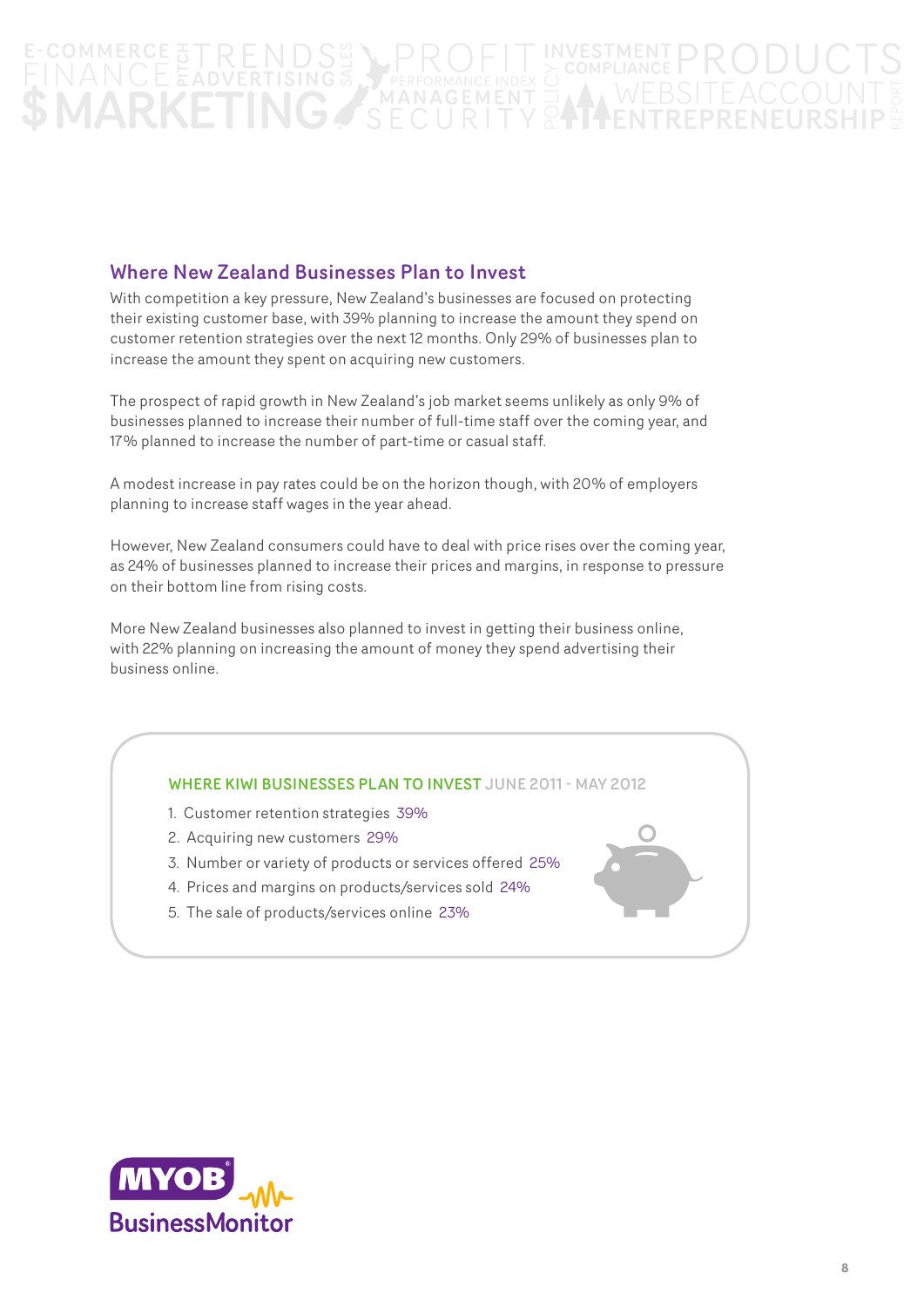# SPERFORMANCE INDEX

### About the Study

### The MYOB Business Monitor is designed to research key areas of business performance, including profitability, cashflow and pipeline work, as well as business confidence and satisfaction in the support of Government.

This report presents the summary findings for key indicators from the MYOB Business Monitor comprising a national sample of 1,005 business owners, managers and directors (operators), conducted in May and compiled in June 2012.

The businesses participating in the online survey are defined as both non-employing and employing businesses with zero employees ('sole traders'), 1-4 employees ('micro-businesses'), 5-19 employees ('small businesses') and 20-199 employees ('medium businesses'). Industries have been grouped for the purposes of providing meaningful results based upon sample segments of reasonable size, and with a lower margin of error.

(The business weightings in this report are in line with Statistics New Zealand: New Zealand Business Demography Statistics: At February 2010: ISSN 1174-1988.)

This research report was prepared by Gundabluey Research and fieldwork was completed by Colmar Brunton (a Millward Brown Company) for Julian Smith, General Manager – New Zealand, MYOB NZ Limited julian.smith@myob.com | www.myob.co.nz

### Industry, Location and Business Size Sample Segments

The sample segments in this MYOB Business Monitor have been reweighted to reflect their actual proportions of all GST registered businesses in New Zealand.

| Industry                                       | Weighting | 05/12 | 03/12 | 09/11 |
|------------------------------------------------|-----------|-------|-------|-------|
| Agriculture                                    | 15%       | 82    | 87    | 110   |
| Manufacturing and Wholesale                    | 8%        | 68    | 101   | 72    |
| <b>Construction and Trades</b>                 | $11\%$    | 140   | 168   | 139   |
| Transport and Warehousing*                     | 3%        | 45    | 39    | 34    |
| Finance and Insurance*                         | 6%        | 31    | 30    | 48    |
| <b>Professional and Business Services</b>      | 34%       | 291   | 276   | 272   |
| <b>Retail and Hospitality</b>                  | 9%        | 119   | 106   | 113   |
| Other Industries** (included in total results) | 14%       | 229   | 193   | 216   |
| Total                                          | 100%      | 1.005 | 1.000 | 1.004 |

#### *(\* Caveat: There is high margin of error of +/-15% @ 20% on this small base. Also note that the Finance & Insurance sectors and the Professional & Business Services sectors usually have very similar responses to questions.)*

*(\*\*Other Industries, which have been combined to minimise their margin of error, include these sectors: Communication Services; Cultural & Recreational Services; Education; Electricity, Gas & Water Supply Services; Health & Community Services; Mining; and Personal & Other Services.)*

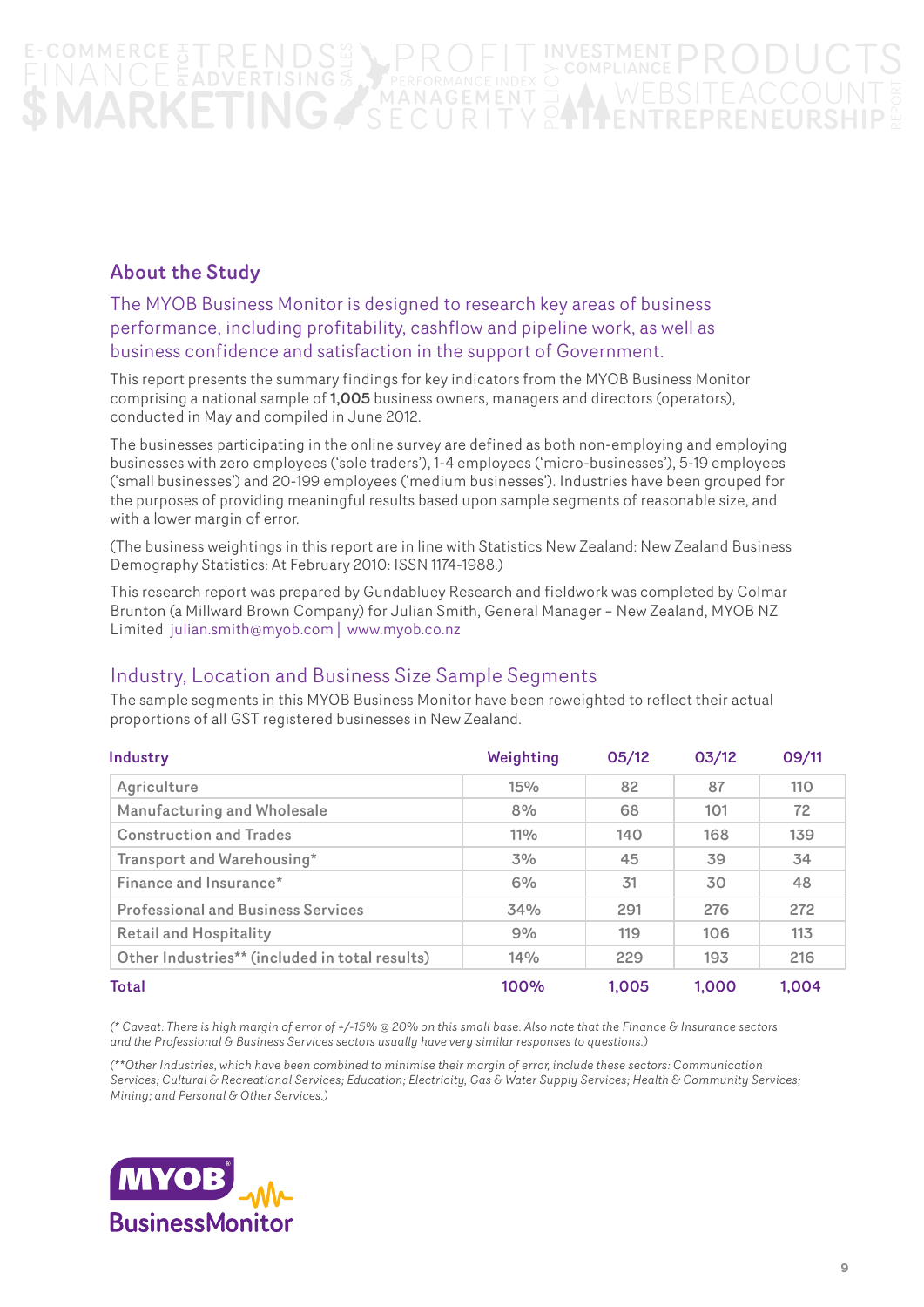### REACCOUNT &<br>Feaccount &<br>Renelirship & **FERFORMANCE INDEX**  $\mathbf{C}$

The results of the responses from each of the areas of New Zealand have been reweighted to match population by location.

| Location                   | Weighting | 05/12 | 03/12 | 09/11 |
|----------------------------|-----------|-------|-------|-------|
| Auckland                   | 31%       | 394   | 375   | 353   |
| Wellington                 | 10%       | 106   | 88    | 103   |
| Canterbury                 | 13%       | 93    | 118   | 110   |
| <b>Rest of New Zealand</b> | 46%       | 412   | 419   | 438   |
| Total                      | 100%      | 1,005 | 1.000 | 1,004 |

The segments by business size (number of employees in the business) have been reweighted to their exact present proportions of all GST registered businesses in New Zealand, as below:

| <b>Number of Employees/Business Type</b>                         | Weighting | 05/12 | 03/12 | 09/11 |
|------------------------------------------------------------------|-----------|-------|-------|-------|
| <b>O Employees/Sole Traders</b>                                  | 69%       | 617   | 599   | 596   |
| 1-4 Employees/Micro Business                                     | 21%       | 246   | 257   | 270   |
| 5-19 Employees/Small Business                                    | 7%        | 92    | 116   | 102   |
| 20-199 Employees/Medium Business                                 | 3%        | 50    | $28*$ | 36    |
| 0-199 Employees/ Sole, Micro, Small, Medium<br><b>Businesses</b> | 100%      | 1.005 | 1.000 | 1.004 |

*(\* Caveat: There is high margin of error of +/-15% @ 20% on this small base in 2012. For this reason, results for medium businesses are only reported as significant if they are above or below this margin of error in relation to other businesses by size.)*